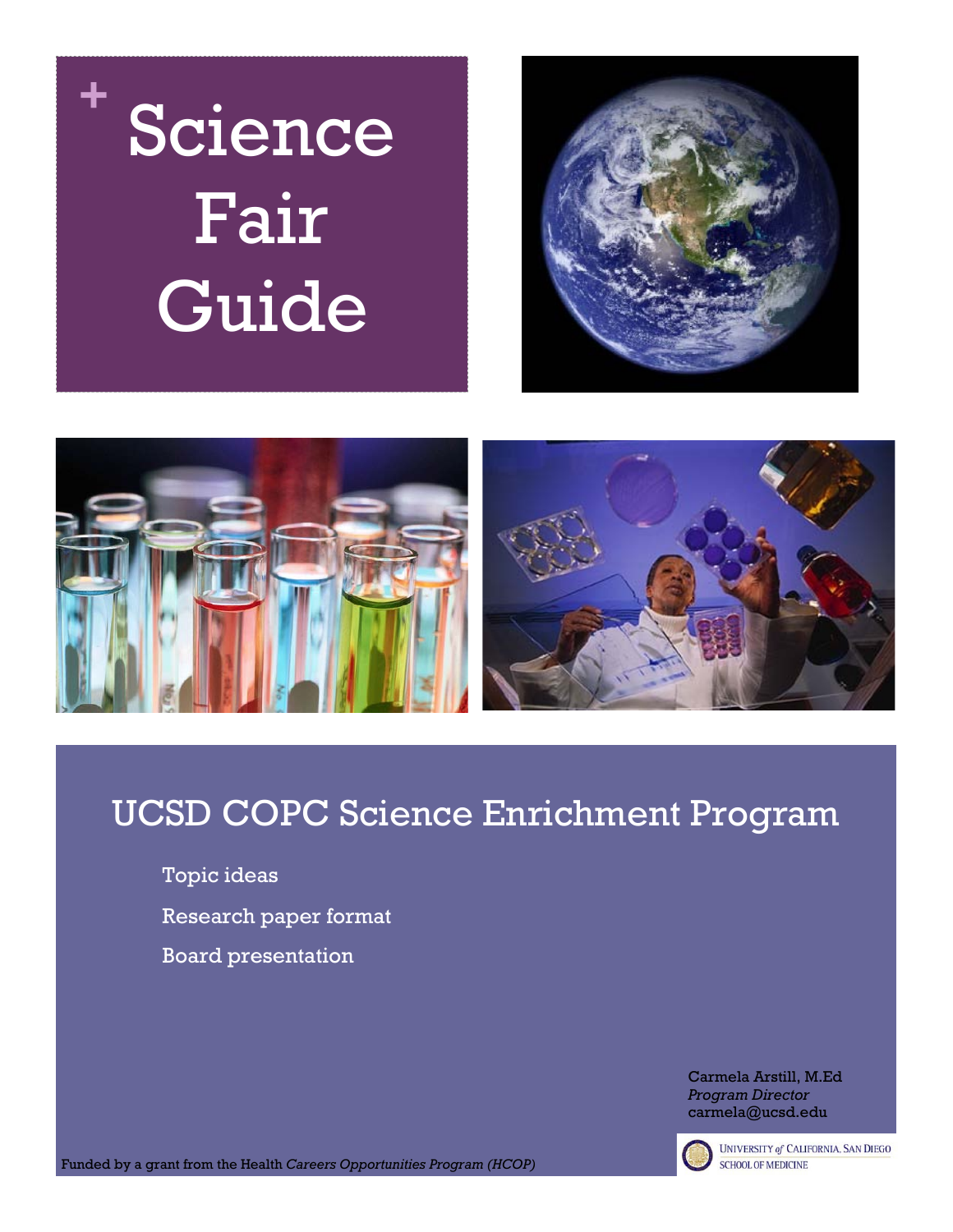

## Getting Started: Pick a topic/project

#### **❖** What are you interested in?

- o Medicine, People, Sports, Animals, Computers, Games, Food, Electronics, Forensics, Art, Photography, even science areas such as chemistry, biology, physics, math, etc.
- **❖** Write down your ideas
- ❖
- $\div$  Try to form a hypothesis
	- o "\_\_\_\_\_\_\_\_\_\_\_\_\_\_\_\_" will "grow 2 cm/explode/kill bacteria/etc." if " is done to it.
- Look over a list of ideas/former projects/websites on projects for suggestions
	- $\circ$  CHANGE something about the project, such as type of metal, plant, bacteria, temperature, number of samples, environment, hours, time, etc.
- $\div$  Ask a teacher
	- o ANY teacher, not just a science teacher: Photography/art/shop/history/psychology, etc.
- $\div$  Ask a friend or family friend
	- o Someone you know that is in a field/job/career that interests you.
- Internet
	- o Search '*Google*' or any other search engine (*'Yahoo!', 'MSN',* even *'AskJeeves')* with key words from ideas, or even the words 'science fair projects'. That will give you many links to click on for ideas & to see what's been done already, OR give you ideas what to CHANGE on experiments that have been done.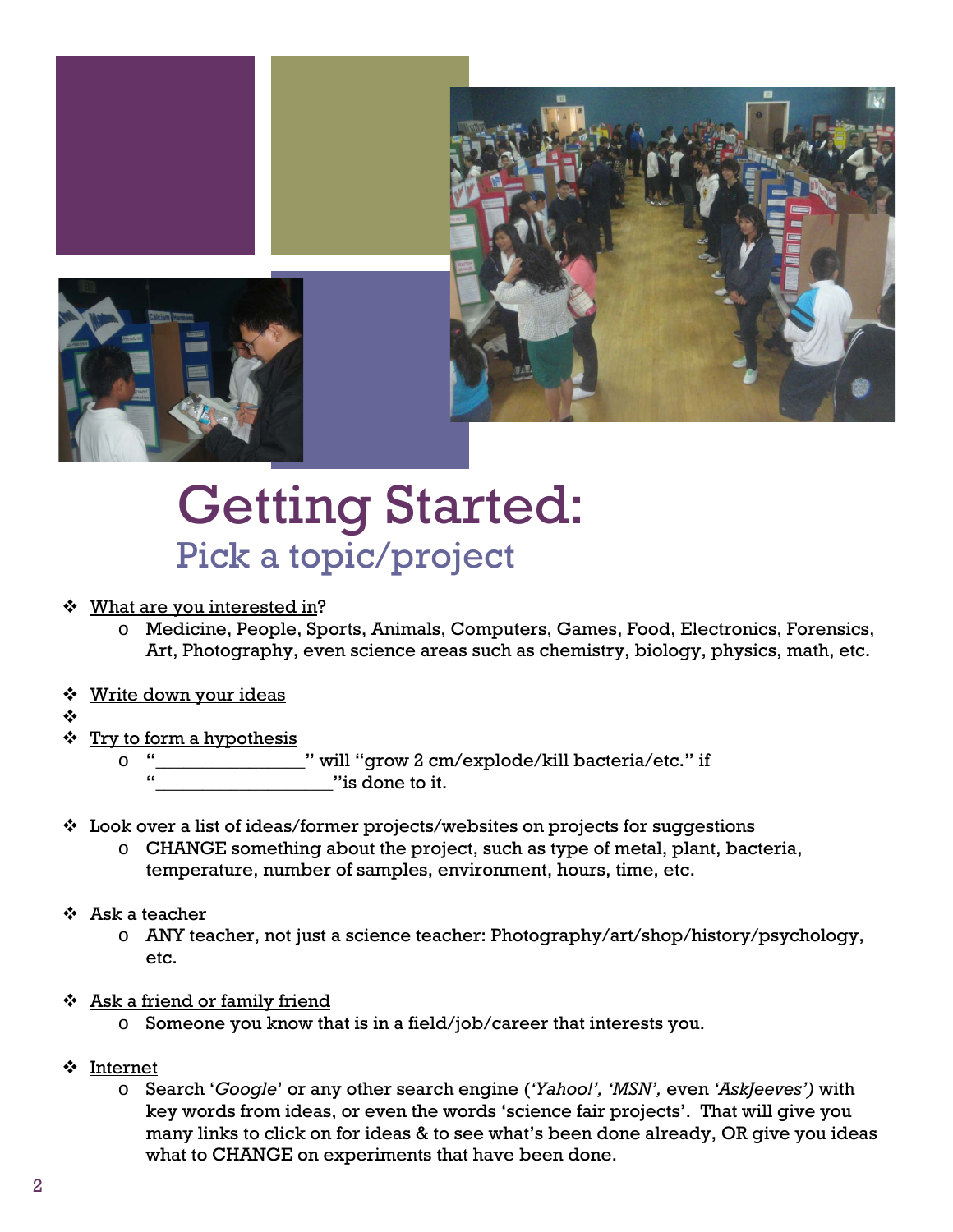## Getting started: Helpful websites

#### [www.sciencebuddies.org](http://www.sciencebuddies.org/)

A great site with a Topic Selection Wizard to help you get ideas for your science project, an *Ask An Expert* online bulletin board, and other resources to help you do a project and be successful in science fair projects.

*"What Makes a Good Science Fair Project?":*  [www.usc.edu/CSSF/Resources/Good\\_Project.html](http://www.usc.edu/CSSF/Resources/Good_Project.html) This short guide, written by a group of experienced judges for the California State Science Fair, provides guidance for students in identifying the types of projects, as opposed to their subjects, which make good science fair

projects. *Discovery Channel School Science Fair Central:*  [school.discoveryeducation.com/sciencefaircentral/](http://school.discoveryeducation.com/sciencefaircentral/) Subtitled "Creative Investigations into the Real

World." This site contains not only a complete guide to science fairs for student, teachers, and parents separately, but also some interesting science articles and a link to the Discovery Young Scientist Challenge for grades 5-8.

#### [www.SuperScienceFairProjects.com](http://www.super-science-fair-projects.com/)

With separate sections directed to students, parents, and teachers, this site has good advice for everyone. The site also attempts to be comprehensive in its coverage from selecting a project, through the final presentation to judges.

#### *[Mr. McLaren's Science Fair Survival Page:](http://www.ri.net/schools/East_Greenwich/Cole/sciencefair.html)* [www.ri.net/schools/East\\_Greenwich/Cole/scien](http://www.ri.net/schools/East_Greenwich/Cole/sciencefair.html) [cefair.html](http://www.ri.net/schools/East_Greenwich/Cole/sciencefair.html)

An excellent compilation of resources answering the questions "What makes a good project?", "How do you go about doing an experimental science fair project?", and "What further resources are available on the Web?"

#### *[Science Fair Projects & Experiments by Branches of](http://www.juliantrubin.com/branchesofsciencefair.html)  [Science:](http://www.juliantrubin.com/branchesofsciencefair.html)*

[www.juliantrubin.com/branchesofsciencefair.html](http://www.juliantrubin.com/branchesofsciencefair.html) Suggestions for science fair projects, divided by field of interest and age.

*[Virtual Science Fair Project of the Day:](http://www.science-fair-forum.blogspot.com/)* [www.science-fair-forum.blogspot.com/](http://www.science-fair-forum.blogspot.com/) Each day a different science fair project is highlighted.

#### *[Cyberspace Middle School Science Fair:](http://www.scri.fsu.edu/~dennisl/CMS/sf/sf.html)* [mathforum.org/library/view/1273.html](http://mathforum.org/library/view/1273.html)

A great page for getting help with the beginning stages of your science fair project. It includes a "help desk" where you can ask questions, suggestions of possible project topics, and more.

#### [www.all-science-fair-projects.com](http://www.all-science-fair-projects.com/)

A growing and searchable collection of links to project ideas.

#### *[The Ultimate Science Fair Resource:](http://www.scifair.org/)* [www.scifair.org](http://www.scifair.org/)

A collection of project and display hints, as well as a collection of links such as are contained on this page.

*[Science Fair Internet Resources:](http://www.lib.lsu.edu/sci/chem/internet/science_fairs.html)*

[www.lib.lsu.edu/sci/chem/internet/science\\_fairs.](http://www.lib.lsu.edu/sci/chem/internet/science_fairs.html) [html](http://www.lib.lsu.edu/sci/chem/internet/science_fairs.html)

Compiled by the Louisiana State University library.

#### *[Science Fair Home Page:](http://sciencefairproject.virtualave.net/)* [http://sciencefairproject.virtualave.net](http://sciencefairproject.virtualave.net/)

To help Young Scientists and Experimenters put together a solid Science Fair Project based on the scientific method

#### *[National Student Research Center Recommended](http://youth.net/nsrc/webs.html)  [Web Sites:](http://youth.net/nsrc/webs.html)*

#### <http://youth.net/nsrc/webs.html>

A collection of Web links to sites ranging from suggested science fair project topics to guidance in completing the project.

#### *[WWW Virtual Library: Science Fairs:](http://physics.usc.edu/ScienceFairs/)* <http://physics.usc.edu/ScienceFairs/>

A list of all known science fairs with WWW sites. Fairs range from local to international.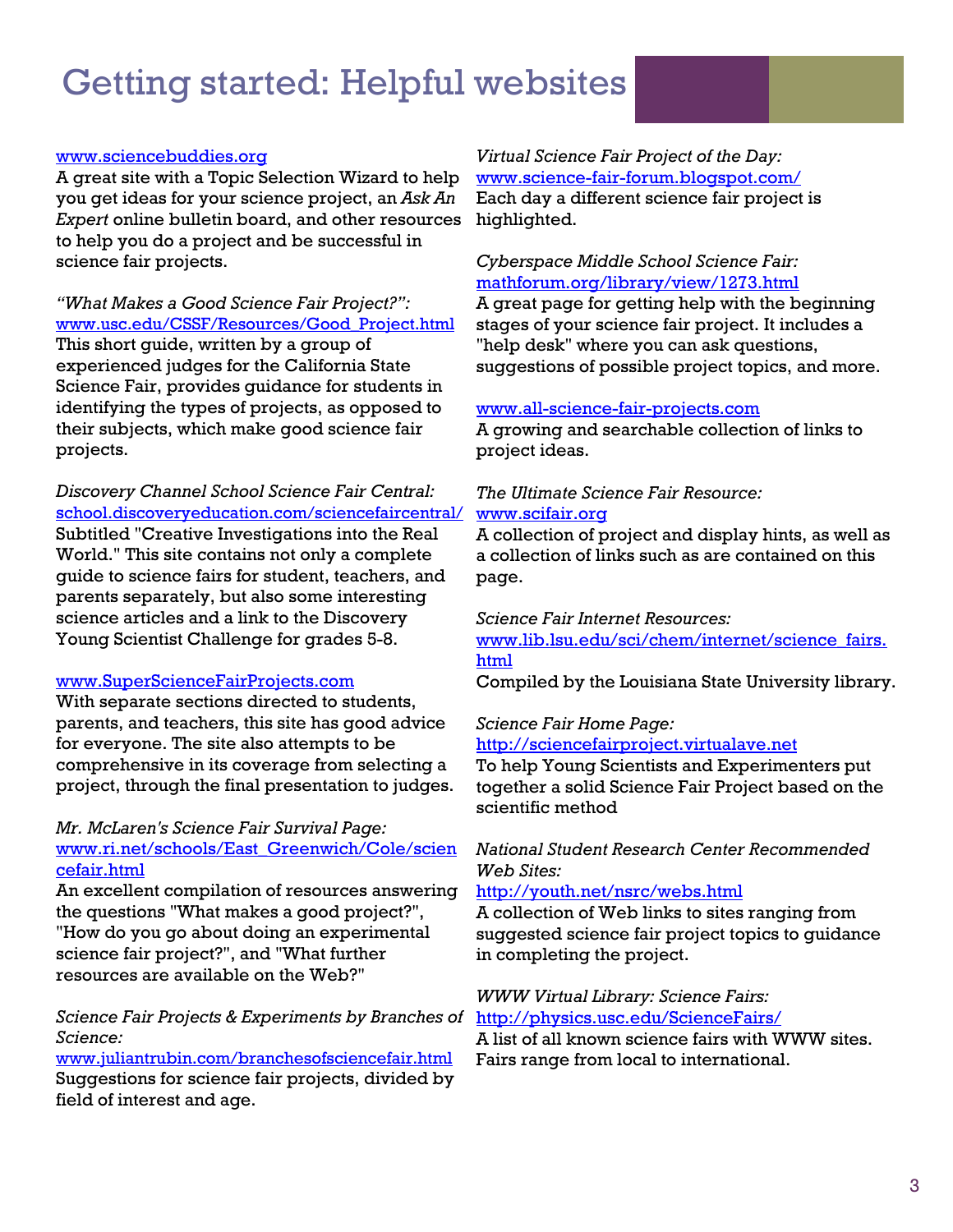





## Your Research Paper: Format

These elements are what you NEED in your research paper:

 It **must be typed** in black ink, and in the *Times New Roman* 12pt font **only**. You must also place these pages in the exact order as listed here:

- 1. Title Page:
	- a. Title (can be a larger point font, like 18-22, depending on the length.) Usually in the form of a question, catchy phrase, and 8 or under amount of words.
	- b. Your full name
	- c. Grade level
	- d. Date of paper
- 2. Table of contents
- 3. Abstract
- 4. Statement of Problem AND Hypothesis: can both be on same page, just spaced and titled separately.
- 5. Introduction/Background Information & Research/Review of Lit.
- 6. Materials
- 7. Procedures
- 8. Results
- 9. Charts/graphs
- 10. Conclusion
- 11. Application/Future study/limitations: How is experiment important to others; how could it have been better.
- 12. Bibliography
- 13. Acknowledgements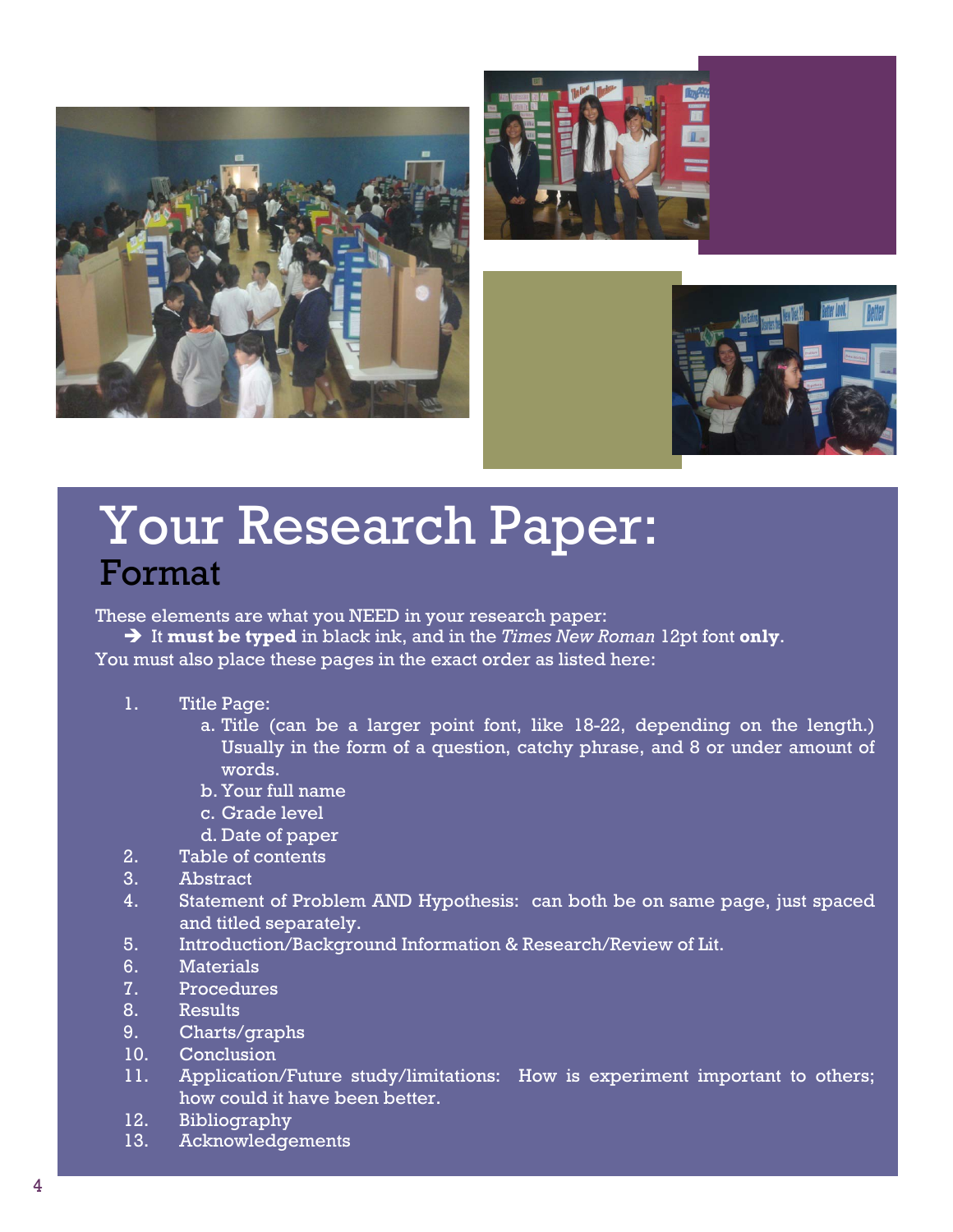### Your Research Paper: **Components**

- 1. Abstract:  $(1/2 \text{ page} = 250 \text{ words})$  A summary of what you did for the whole project. 1<sup>st</sup> state the problem, then the **hypothesis,** then a few lines about your **procedures** (not all the details), did the experiment(s) work, **results** (2-3 sentences), and was your hypothesis supported or not (**conclusion).**
- 2. Statement of Problem: (2 sentences) What are you trying to find out with your project? What is the overall result that you are working for? It is written as a question.
- 3. Hypothesis: (1 sentence) This is a statement about what you feel is going to happen with your project: "The plants will grow 2 cm higher when touched than plants that aren't touched."
- 4. Variables:
	- a. Control/Constant: What is normal; it does NOT change. (i.e. same size paper, same starting time, same temperature, same metal, etc.)
	- b. Independent: What you are testing (i.e. growth/height, bacteria colonies alive, distance, speed, time). What has changed?
	- c. Dependent: The number measurement of the change. (i.e. number of cm worm moved/plant grew/airplane flew; number of colonies, watts of energy, mph speed, etc.)
- 5. Introduction:  $(1/2 1$  page) WHY are you doing this project? What made you pick this particular topic/experiment? Interest? Emotional…someone in family or a friend has had this happen? Also, how is this project important and/or useful to anyone else? What is its application?
- 6. Background Information/Research: (2.5-5 pages) START THIS PART 1<sup>st</sup> & EARLY!!! GET IT OUT OF THE WAY!!! What is the history of what you are doing? Has it been done by others? Information about your topic and anything that pertains to your topic. Info that will be helpful in explaining what it is you are doing. Do not plagiarize/copy exactly what the article says. REPHRASE it in your words. Look up other words to use. Just take notes on the important info, not everything. And don't copy every word. Write the important words only.

\*\*REMINDER:\* *References:* Write down the page number, title, author, date, copyright, publisher, volume, internet address of the article/book/magazine/web page that you took notes from!!! Do this as soon as you look over the article & feel it is important for you to use. You need to have a list of references that you have used for your background research to prove you did research your topic.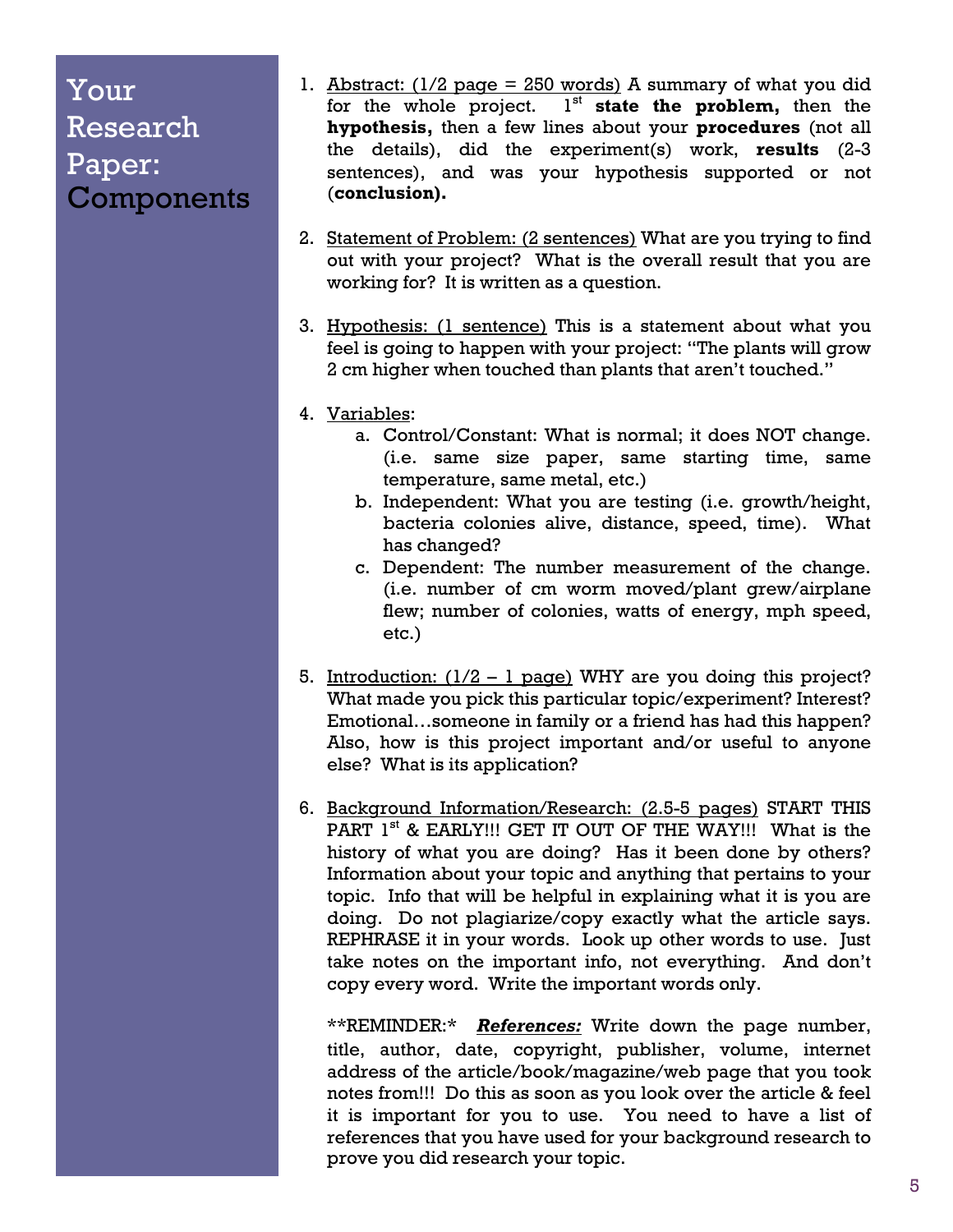- 7. Materials: Make a detailed list of the exact amount and exact name of everything used in your project. (i.e. 50 ml NaOH buffer, 100 sterile cotton swabs, Tryptic Soy Agar ~500 mg, autoclave, (2) 100 ml graduated cylinders, 375 mustard seeds, 3 lbs. 20-50-15 potting soil, 12 adults: 6 males, 6 females, goggles, apron, rubber gloves, etc.)
- 8. Procedures: (as many as you performed) Numerical list of everything you did, in order. This is done WHILE you do/make something, then write it down so you don't forget what you did. (i.e. 1. Boil 500 ml of DH2O 2. Add 50g of Nutrient Agar 3. Stir until dissolved 4. Repeat steps 1-3 six more times, etc). Must be written in present, not past, tense. Write the procedures as if someone else is going to perform your project. They need to be able to re-create the experiment EXACTLY how you did it…so be precise.
- 9. Results:  $(1-2)$  paragraphs or  $\frac{1}{2}$  page): Give the AVERAGE of your results for each independent variable. (i.e. The plants with 1 touch grew an average of 1.7 cm/day. The plants with 5 touches grew and average of 2.9 cm/day. And the plants with 0 touches (control plant) grew and average of 1.2 cm/day)
- 10.Data Tables/Graphs: These should have the NUMBERICAL results of all your experiments/tests. Have statistics!!!! Your tables should be all the data that you have in your notebook, and the graph(s) are the results of your testing.
	- a. Graphing: The INDEPENDENT variable (what changed) goes on the "X" axis (bottom of the graph) and the DEPENDENT variable (the measurement {cm, mm, in.}) goes on the "Y" axis (side of graph).
		- **i.** Make sure your graphs are colored, have a title, and a legend**.**
		- **ii.** You should have the average, standard deviation, and probability "t-tests" or chi-square tests. The teachers will show you how on Excel; Statistics are VERY important!!
	- b. Tables: The INDEPENDENT variable goes in the 1<sup>st</sup> column, the DEPENDENT variable goes in the  $2<sup>nd</sup>$ -whichever columns.
- 11. Conclusion:  $(\sim 1/2$  page+): Restate your hypothesis. Was it supported by your results? If not, then explain WHY you think your results were different than what you hypothesized.
- 12. Future Study: (3-5 sentences): What you should have/could have done to make the project better, more reliable, etc. What else can you do to the project to carry on next time?
- 13. Acknowledgements: (3-5 sentences): Who helped you with your projects? What materials did they provide? Include their full name, title (if they have one), and name of organization they work with. This is basically a "thank you" paragraph.

Your Research Paper: Components (cont'd.)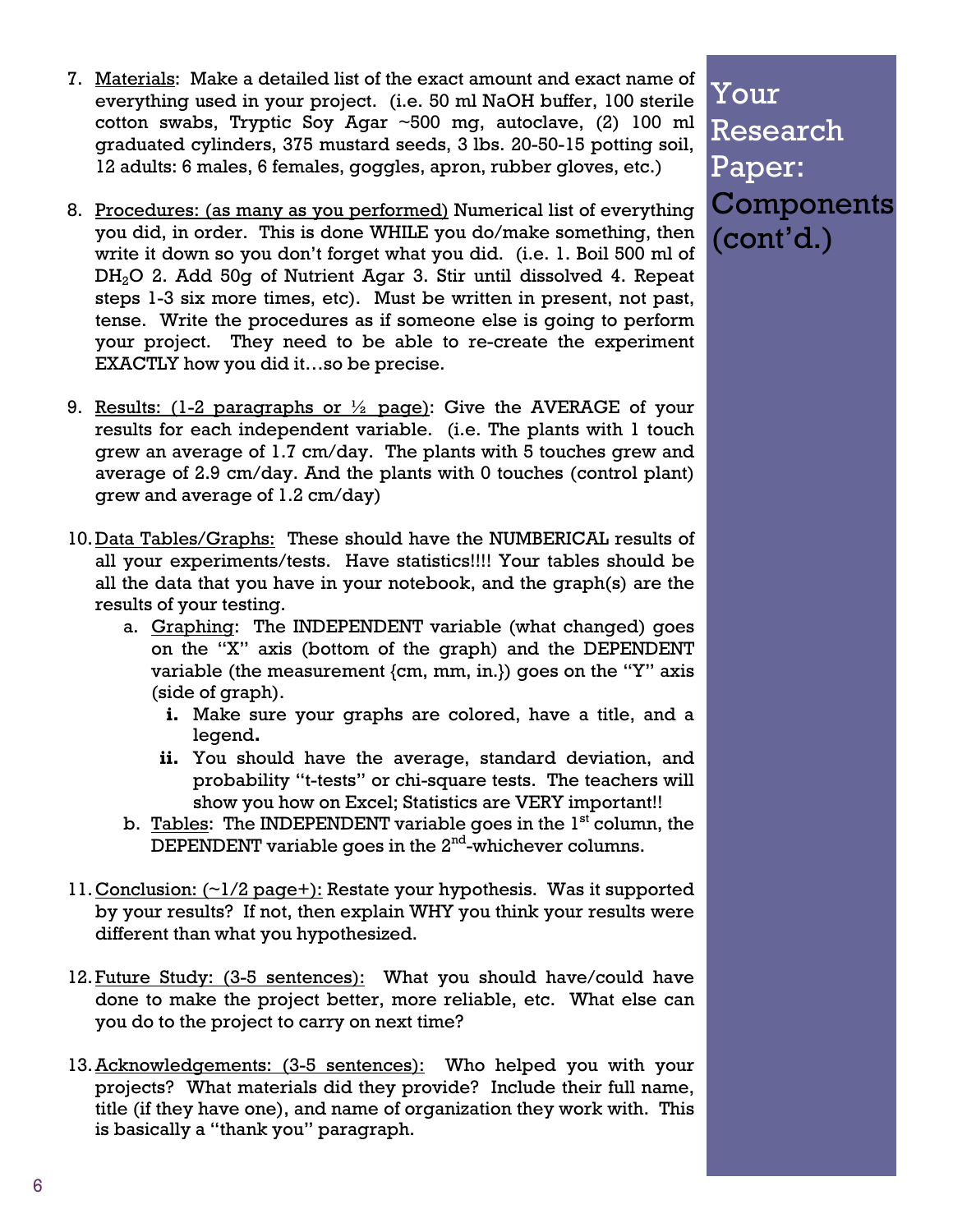# Statistics:

## Analyzing experimental data







#### **Types of Data:**

- **1.** Quantitative: represented by numbers and a unit of measurement.
- *Examples:* height, number of seeds, mass of rabbits, etc.
- **2.** Qualitative**:** represented by a word or "number" label

*Examples*: gender, color, smell, emotions, etc.

#### **Statistical Terms:**

- 1. Measures of Central Tendency:
	- a. Mean: Average: the sum of each number divided by number of values/cases.
		- i. *Ex*: 7+6+5+5+4+3/6=30/6 Average=5
	- b. Median: Middle value; the number that is in the exact middle of the data when data is ranked from highest to lowest.
		- i. *Ex.* 15,13,12,11,9,9 Median=11.5 ii. *Ex.* 10,10,8,7,7,5,4 Median=7
	- a. Mode: The value that occurs most often i. *Ex.* 7,6,5,5,4,3 Mode=5
- 2. Measures of Variation: range for a set of quantitative (number) data, and the frequency distribution for qualitative (nonnumber) data.
	- a. Range: find the difference (subtract) between the smallest variable (i.e. plant height). See **Table A** for example

| <b>TABLE A</b>           | Red ground cover  |
|--------------------------|-------------------|
| Mean Height              | $15.0 \text{ cm}$ |
| Range in Height          | $10.0 \text{ cm}$ |
| Maximum (largest plant)  | 18.0 cm           |
| Minimum (smallest plant) | 8.0 cm            |
| Number                   | 25 plants         |
|                          | No ground cover   |
| Mean Height              | $14.9 \text{ cm}$ |
| Range in height          | $2.0 \text{ cm}$  |
| Maximum (largest plant)  | $16.0 \text{ cm}$ |
| Minimum (smallest plant) | 14.0 cm           |
| Number                   | 25 plants         |

b. Frequency Distribution: shows the number of cases falling into each category of the variable (i.e. color of tomatoes produced with different ground covers). See **Table B** below for example

| <b>TABLE B</b>                | Red ground cover |  |
|-------------------------------|------------------|--|
| Mode                          | Pink tomatoes    |  |
| <b>Frequency Distribution</b> | Red:<br>0        |  |
|                               | Pink:<br>12      |  |
|                               | Yellow:<br>8     |  |
|                               | 5<br>Green:      |  |
| Number                        | 25 Plants        |  |
|                               | No ground cover  |  |
| Mode                          | Pink tomatoes    |  |
| <b>Frequency Distribution</b> | Red:<br>20       |  |
|                               | Pink<br>5        |  |
|                               | Yellow:          |  |
|                               | Green:           |  |
| Number                        | 25 Plants        |  |